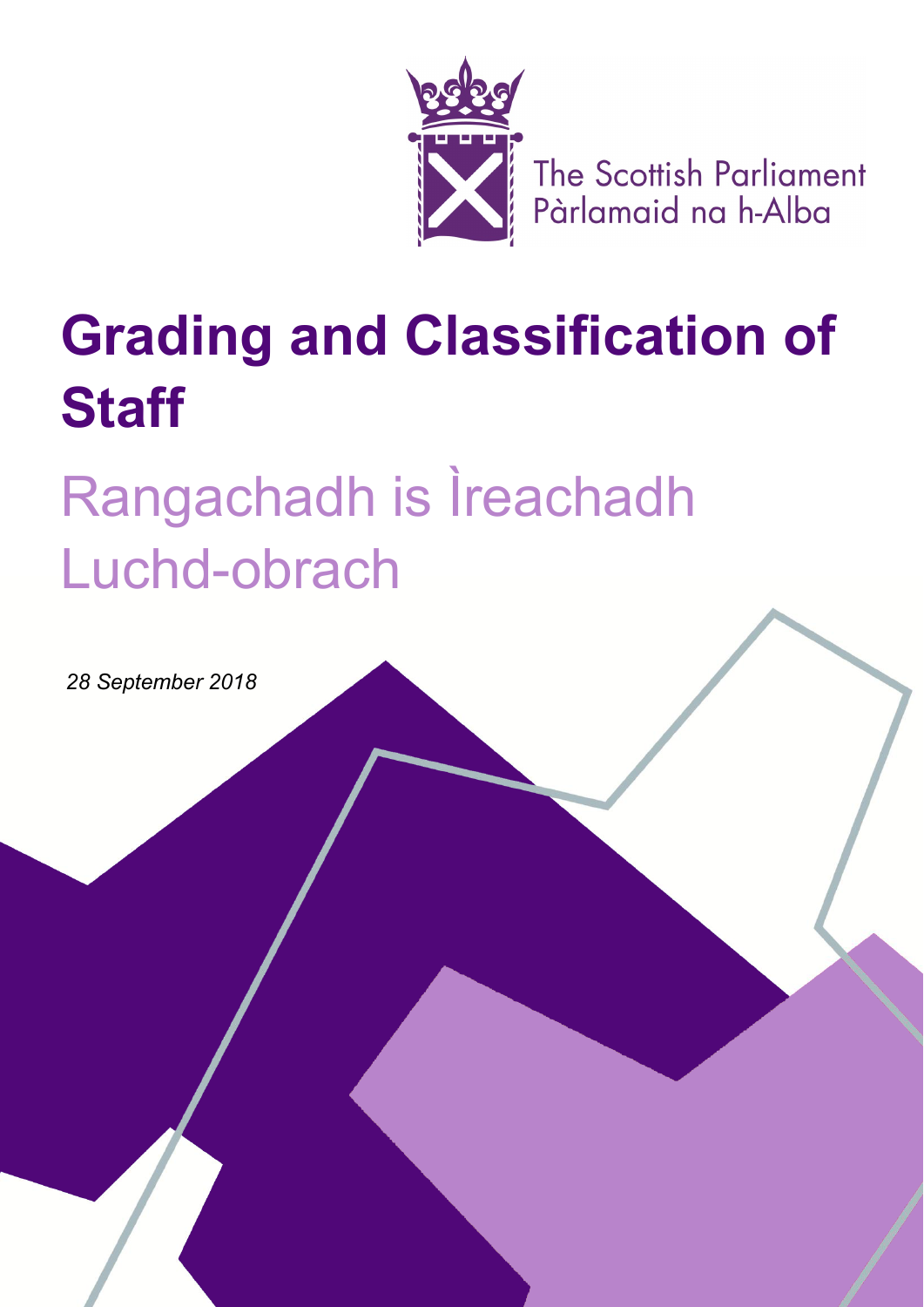Job Evaluation is a method of measuring the 'size' of any job against others in an organisation. The job is measured in terms of the actual requirements of the position, rather than the experience or skills possessed by the particular person in the job - that is, it measures the job, not the jobholder. Similarly, Job Evaluation should not be confused with performance management ratings or career advancement. It is concerned solely with evaluating the role, not with measuring or rewarding the jobholder's 'performance'.

Job Evaluation allows fair comparison of widely differing jobs, and it provides a measurement, usually in the form of a numerical score, by which this comparison can be understood. In this way, Job Evaluation provides a consistent and agreed framework to support management decision-making and HR policies in areas such as grading, pay and organisation structure.

The Job Evaluation system used by the SPCB is a factor-based system. This allows the evaluator to consider each job against a common set of factors, applying a series of factor definitions (some of which are expressed in hierarchical terms) to assess the 'size' of the job against each factor. The system measures a number of different aspects of the job:

- The knowledge and expertise required;
- The skill required;
- The requirement of the job to resolve problems;
- The accountability of the job (what it is responsible for);
- Mental effort:
- Visual attention
- Financial responsibility;
- Supervisory responsibility;
- Training period;
- Working conditions;

The grading structure for staff in the Parliament is:

**Grade 1 Grade 2** Administration/Support

**Grade 3**  Junior Professional/Supervisory

**Grade 4 Grade 5** Professional/Middle Manager

**Grade 6 Grade 7** Senior Management

**Grade 8**  Assistant Clerk/Chief Executive

## **Enquiries**

If you have any enquiries about job evaluation, please contact the Human Resources Office (ext: 86500).